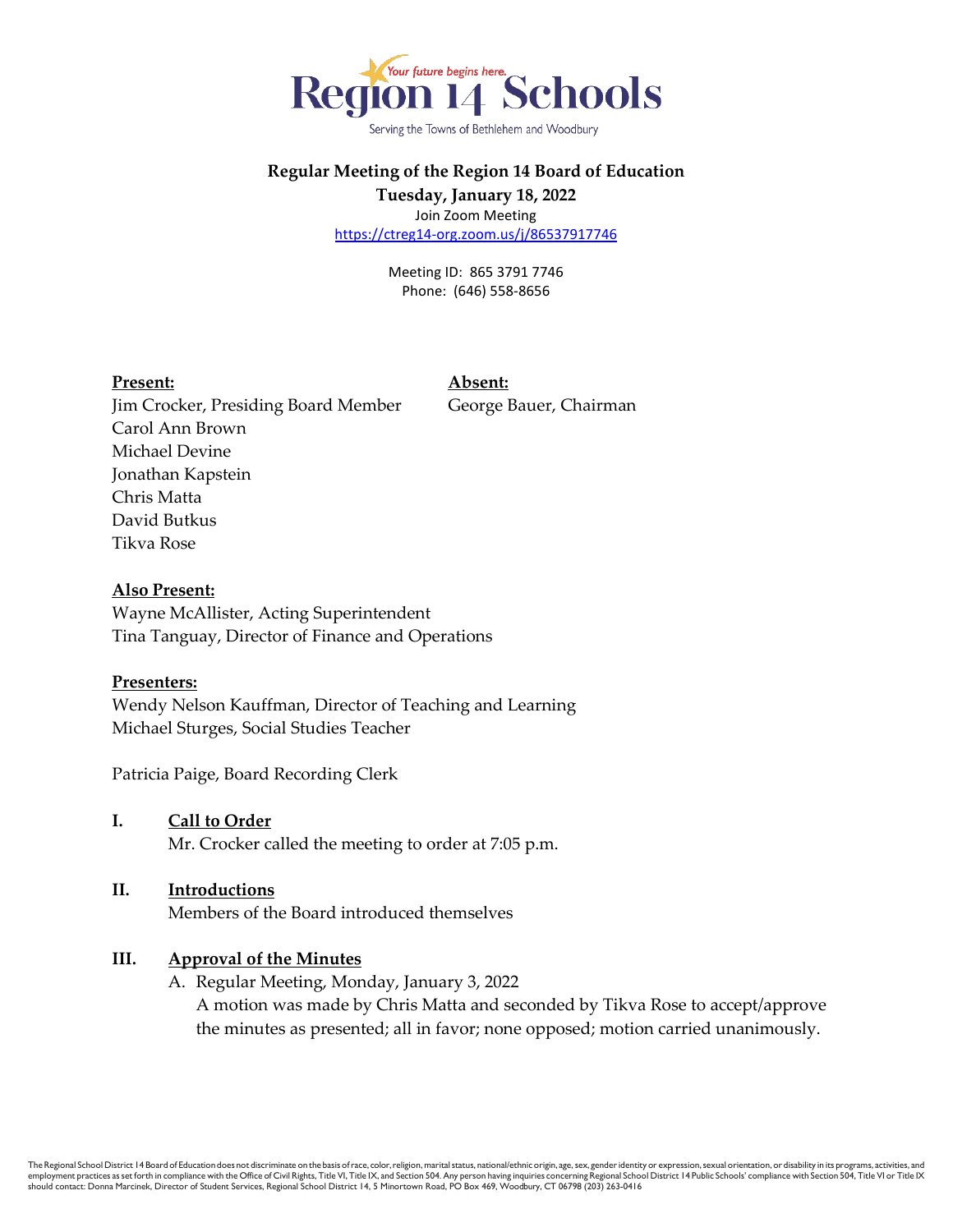#### **IV. Acting Superintendent's Report**

A. African American/Black and Puerto Rican/Latino Course of Studies Update:

The curriculum, a full-year course with the first semester encompassing African American and Black History and the second semester covering Puerto Rican and Latino history, is an elective class for juniors and seniors and fulfills the Social Studies/Humanities credit. There is currently one section at the high school with 16 students enrolled. The course is state mandated as a "must offer" beginning in 2022 according to Connecticut Public Act 19-12. The curriculum was devised by the State of Connecticut and is accessible to parents and others for review on the district's website. Quarterly course training is offered by CERC to instructors and administrators as well as a one-week summer training session.

Several students were invited to share their takeaways of the class; Zoe Inglis, Unit 1: Where we Come From: Introduction to African Origins and Contributions of Ancient African Empires to World Civilizations and the African Diaspora; Emily Lungarini, Unit 2: How African Americans Persisted: Slavery and Freedom Stories of Resistance and Agency; Adeline Angelini spoke to the final class project. Mr. Sturges, the class instructor and Ms. Nelson Kauffman fielded questions by the board.

B. Vision of a Learner and Action Plan:

Mr. McAllister shared a historical background of the Vision of a Learner model in Region 14 beginning with his appointment as that of Acting Superintendent on February 19, 2021. He noted that it has been his honor and privilege to serve an outstanding group of administrators, who are clearly dedicated to serving the needs of their students.

Weekly Admin Council meetings were reinstituted on February 24th under his leadership. At their meeting on March 17<sup>th</sup>, the Admin Council began their work on the Region 14 VoL, which was formulated by a guiding coalition and support from the Center of School Change. It was subsequently adopted by the Region 14 Board of Education and rolled out to staff on March 31st. The team also continues their efforts on the best way to integrate a cohesive math program throughout the district.

Ms. Nelson Kauffman shared a PowerPoint presentation on the Vision of a Learner and Action Plan. The Region 14 vision represents the core values that guide the work of its educators and students and aligns with the characteristics the community deemed necessary for Region 14 students to be positive contributors to society. The presentation outlined the plan for implementation, design strategy for systemic evolution, Professional Learning, and common planning time for teacher collaboration. She also highlighted a VoL website for R14 Vision of a Learner Teacher Resource bank.

Board member, Tikva Rose inquired about expanding counseling services or instructional leadership for students with emotional needs after parents noted that it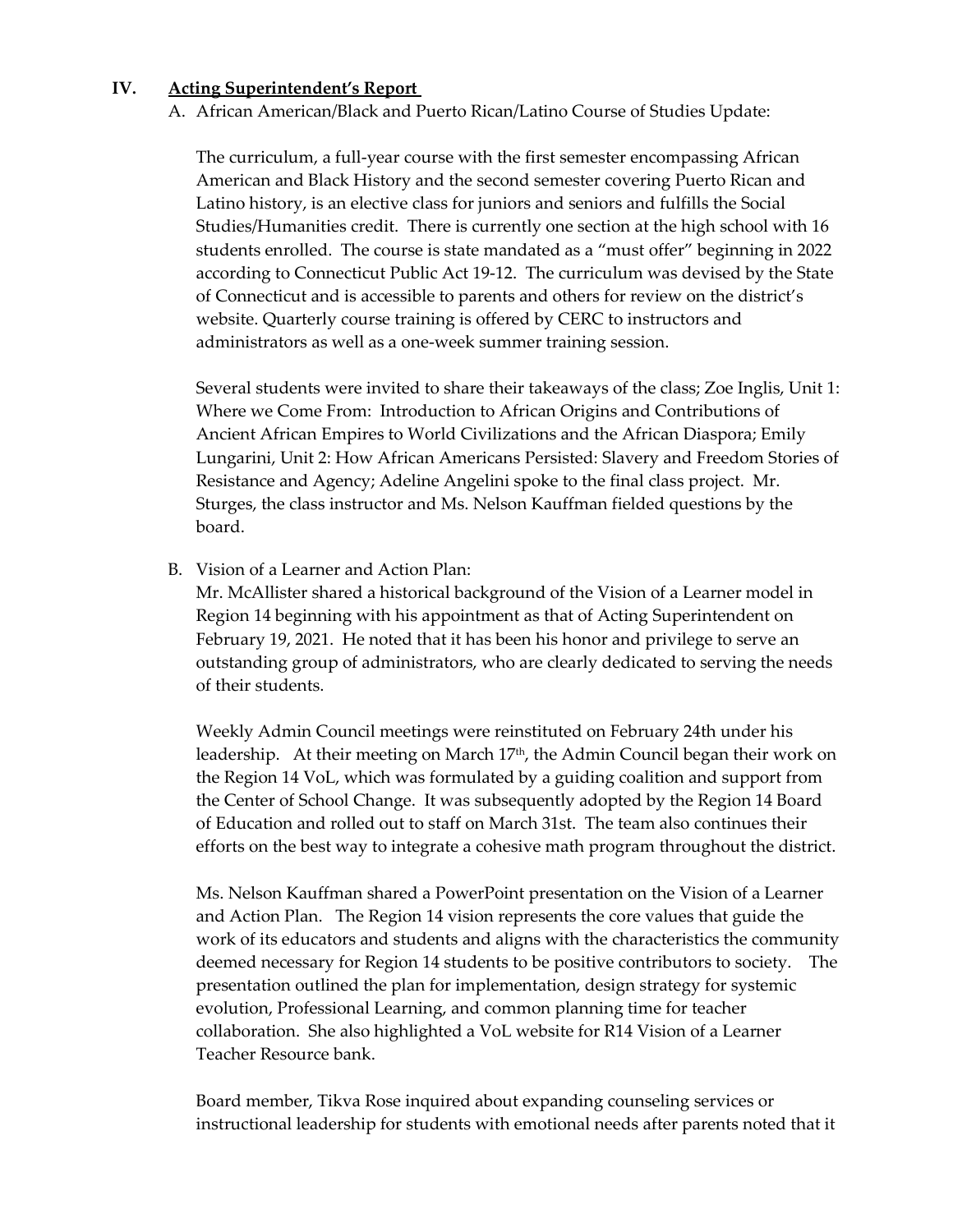was very difficult currently to secure therapists due to long waiting lists. Ms. Donna Marcinek, the Director of Student Services, explained that teachers participated in a training session last week so that they could learn about the screening process that the district plans to roll out in the near future. All of the data collected will play into identifying students, who may have been overlooked previously.

## **V. Committee Reports**

#### Curriculum Committee

Mr. Kapstein and Ms. Brown toured the Agriscience program a week ago and were very impressed with the dedication of the teachers and the ability of the students to explain what they were doing.

## Public Relations

The Agriscience Advisory met recently and will be commencing the Grip-and-Grin process, which prepares freshman to secure their first SAE.

## **VI. Board Chair's Comments**

Mr. Crocker commented that the district had made significant progress last year and continues that progress again this year.

# **VII. Privilege of the Floor**

N/A

## **VIII. Old Business**

## A. Election Polling Locations

Conversations continued from the last board meeting; Mr. Crocker opened discussions with the board members. There were a number of concerns, i.e. ensuring that schools would not be in session and restricting access to building areas outside of the voting space to name a few.

Members, Mr. Butkus and Mr. Devine suggested a MoU outlining the specific details so that there is a scoped out plan for the board to vote on; suggested that the central office staff address some of the potential issues. Mr. Devine proposed that the Fire Marshal be brought into the conversations to be certain there is sufficient exit capacity in the section of the building that would be utilized.

Mr. McAllister was asked to initiate a meeting with Ms. Tanguay, Mr. Crocker, Fire Marshal Janet Morgan and the town Registrars of Voters tomorrow at 11:00 a.m. after which the details will be shared with the full board via a zoom meeting. The board's attorney will also be consulted with regards to the MoU language.